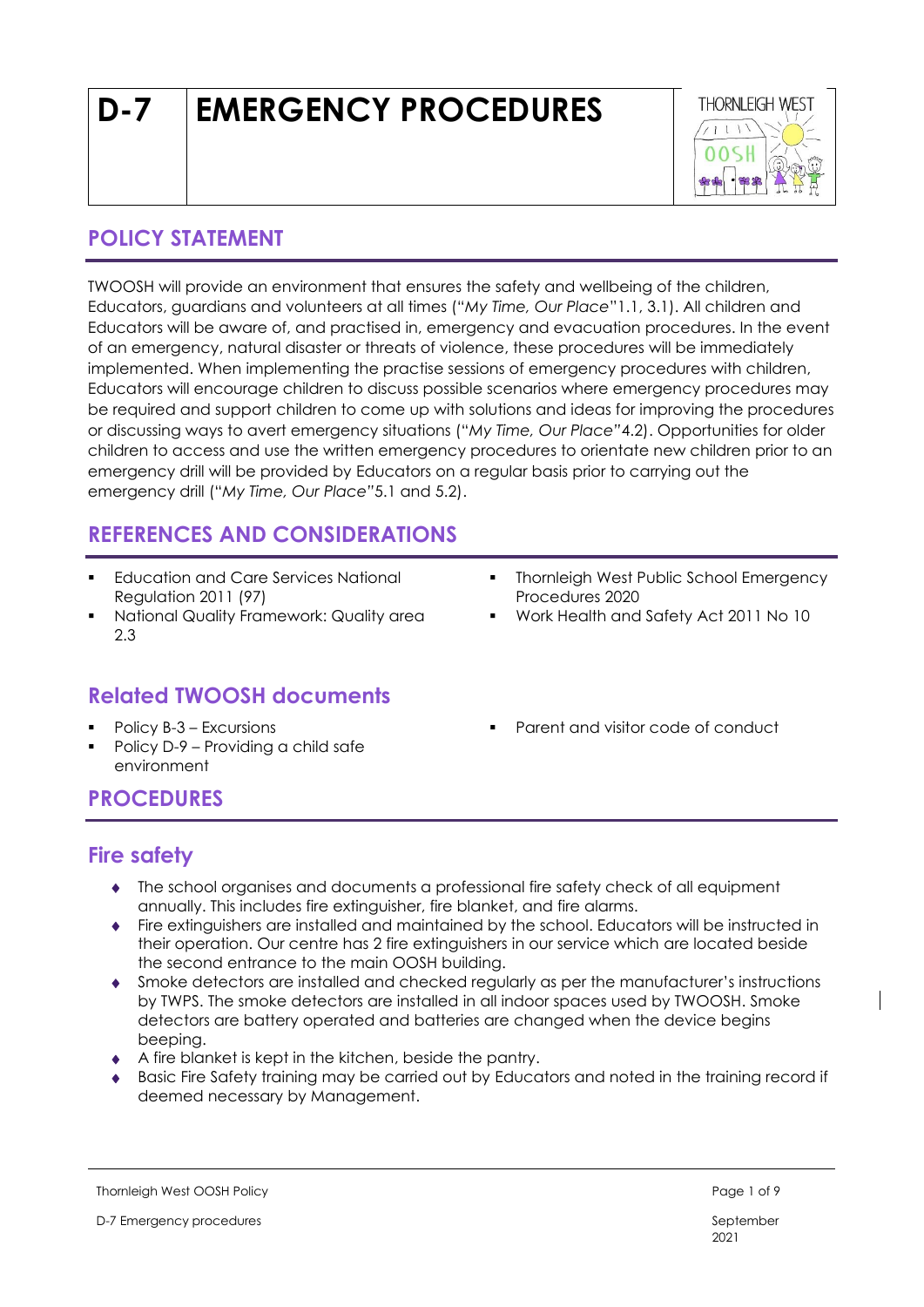- Educators will only attempt to extinguish fires if the fire is small, there is no threat to their personal safety and they feel confident to operate the extinguisher. When this happens, another Educator evacuates all children from the room.
- All other fires should follow emergency evacuation procedure.

### **Critical incidence and emergencies**

- This emergency procedure will be reviewed annually in an 18 month cycle and noted on the review schedule with all other policies.
- Emergency evacuation and lockdown procedures will be displayed at exits including the main and rear doors in the TWOOSH building, and in the Senior space AV room and Senior space.
- A floor plan showing evacuation routes and location of TWOOSH fire extinguishers and blankets will also be displayed in the same areas. These procedures will be consistent with school emergency procedures as much as is practicable.
- An emergency procedure drill is will be practised by Educators and children at least once per term, over the year, covering all types of care, before school, after school and during Vacation Care. Other Educators will be asked to run drills so they are aware of procedures if they were the responsible person on duty in the event of an emergency.
- All emergency drills will be recorded with date, time and length of time it took to leave the building on an 'Evaluation of Emergency Drills' form. This will be filed in the emergency evacuation folder.
- All Educators on duty will be asked to give written feedback as part of the 'Evaluation of Emergency Drills' form after each drill. These will be discussed in Educator meetings, if necessary.
- Drills will be conducted more regularly when there are new children and at the start of a new school year.
- All Educators and relief Educators will be informed of the procedures and their specific duties identified in their orientation to the centre. Educators will make arrangements to cover duties of any absent Educators.
- Guardians will be informed of the procedure and assembly points in the Family Information Booklet.
- Risk assessments are written and kept in the TWOOSH office in relation to chemical spills in the local area, heatwaves, power failure, thunderstorms, bushifres, winds and falling branches, etc. These will be reviewed annually and signed off by centre Educators.

### **Harrassment and threats of violence**

- Be aware of any unfamiliar person on the premises and find out what they want as quickly as possible and try to contain them outside the centre.
- If a person/s known or unknown to the service-TWOOSH harasses or makes threats to children or Educators at the centre, or on an excursion, Educators will:
	- remove children from the situation and commence lock down procedures; if appropriate, Educators will calmly move the children to a location where the children cannot see or hear the person.
	- calmly and politely ask the person to leave the centre or the vicinity of the children.
	- be firm and clear and remember the primary duty is to the children within the care of TWOOSH.
- $\bullet$  If the person refuses to leave, explain that it may be necessary to call the police to remove them.
- If they still do not leave, call the police.
- If the Responsible Person on duty is unable to make the call another Educator should be directed to do so.

#### Thornleigh West OOSH Policy **Page 2 of 9** and 2 of 9 and 2 of 9 and 2 of 9 and 2 of 9 and 2 of 9 and 2 of 9 and 2 of 9 and 2 of 9 and 2 of 9 and 2 of 9 and 2 of 9 and 2 of 9 and 2 of 9 and 2 of 9 and 2 of 9 and 2 of 9 and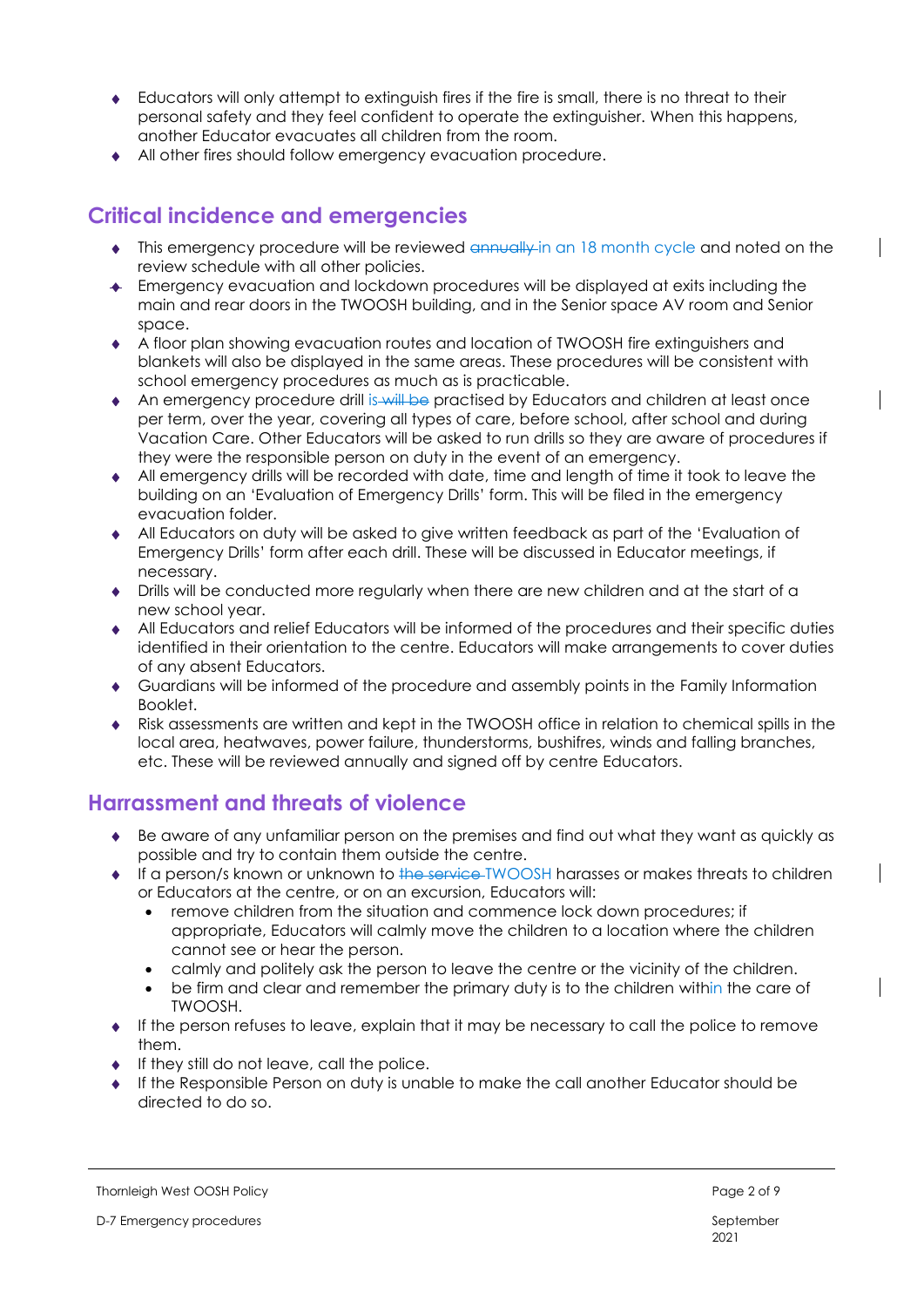- No Educator is to try to physically remove the unwelcome person, but try to remain calm and keep the person calm as far as possible and wait for the police.
- Guardians or other authorised persons, who harass, threaten, or use violence, will need to read, sign, and return the Parent and visitor code of conduct. Failure to do so will result in exclusion of the family from TWOOSH until this is complete. If the incident was physically harmful, the land act will be enforced and they will be unable to access school grounds.
- If guardians are in breach of Parent and visitors code of conduct, they may be excluded for a period agreed upon by Management in consultation with the school.

### **Excursion emergency**

- Educators and children are to follow the procedures set by each excursion provider/location. Risk assessments will be completed before the excursion and any facility specific emergency procedures will be attached.
- For outdoor locations such as park, Educators are to set meeting points in the event of any emergency.
- $\bullet$  If the Director is not present in the event of an emergency, they need to be notified as soon as practicable.
- Electronic contact lists will be used to contact guardians when needed.

### **Emergency phone numbers**

- An emergency checklist will be displayed near the phone and located within evacuation bags to assist with contacting emergency personnel.
- Educator's personal mobile phones can be used in emergencies.

### **PROTOCOLS**

### **Emergency procedures – general**

#### **During school hours**

School TWPS emergency evacuation procedures are to be followed. All Educators on premises must evacuate with the school.

If the emergency bell is alarmed during transition times between TWOOSH and schoolTWPS, Educators and children are to commence school-TWPS procedures and evacuate, or lock down in the nearest indoor space regardless of whether it is a TWOOSH room or classroom, or with TWOOSH or non-TWOOSH children.

### **Outside normal school hours**

TWOOSH emergency evacuation and lockdown procedures are to be followed (details in following pages):

- $\triangle$  Lockdown 1 whistle blow
- $\leftarrow$  Evacuation 2 whistle blows
- Storms and extreme weather walkie talkie communication
- Serious incident

The Director/Responsible Person is responsible for activating the emergency procedure in a drill situation.

#### Thornleigh West OOSH Policy **Page 3 of 9** and 2 of 9 and 2 of 9 and 2 of 9 and 2 of 9 and 2 of 9 and 2 of 9 and 2 of 9 and 2 of 9 and 2 of 9 and 2 of 9 and 2 of 9 and 2 of 9 and 2 of 9 and 2 of 9 and 2 of 9 and 2 of 9 and

D-7 Emergency procedures September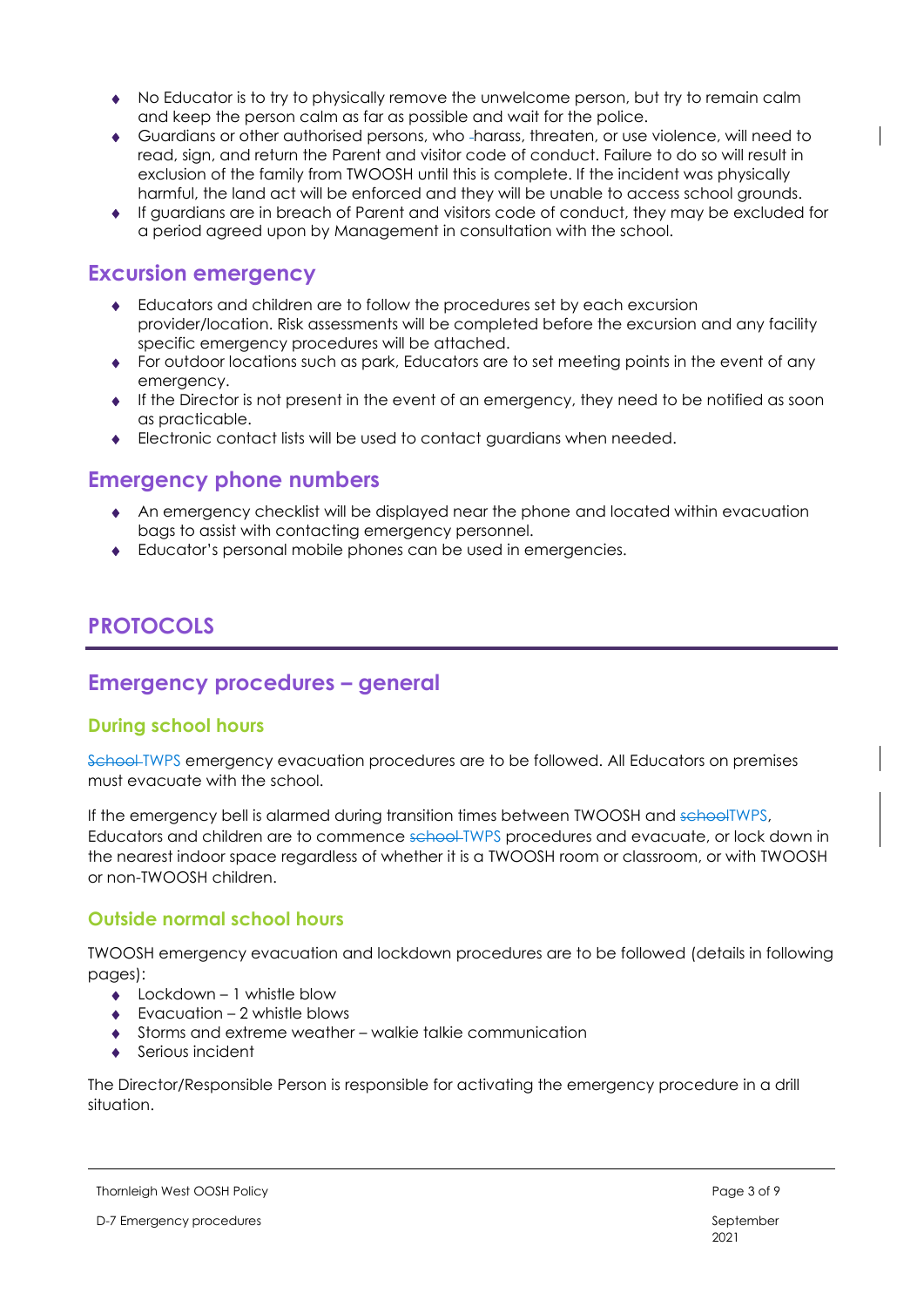### **Lockdown procedure – 1 whistle blow**

Lockdown secures children and Educators in nearest rooms or indoor spaces, where everyone must remain until the situation is declared safe.

This procedure is to be used for potential threats, toxic spills, presence of a dangerous animal, or sighting in the area of armed, dangerous or aggressive persons.

#### **Director/Responsible Person**

- Delegate Educator to lock all doors and windows and pull down blinds. Keep all children inside room towards the middle. Do not answer any door knocks.
- ◆ Ensure Educators have checked the toilets.
- Call the roll using the Playground tablets, accounting for Educators as well. Communicate with the library, hall, E Block, and other spaces and take note of which children are in these areas.
- Contact Police giving them as much information as possible.
- Ensure all Educators and children are kept calm. A quiet game may be helpful.
- Arrange for any appropriate medical attention for any injured person.
- Liaise with any emergency personnel.
- Contact guardians and inform them of the situation.
- Assess the situation and give the all clear announcement to end lockdown.
- Inform the Director (if not already involved), School Principal and Committee President of the circumstances.
- $\bullet$  If it is a drill, time the procedure with a stopwatch/phone and ensure appropriate documentation is completed.

#### **Educators**

- Educators will be responsible for checking that all the children in their area of responsibility are rounded up and brought directly to the nearest inside space.
- Upon hearing one long loud whistle, Educators in rooms away from the main building are to keep all children in their care with them in the room where they are and to await further instructions from the Director/Responsible Person.
- Educators in all areas need to close and lock windows, pull down blinds, turn off lights (lamps can stay on) and keep children quiet, and in the middle of the room. <del>of the room or</del> underneath tables.
- Educators in E Block need to move to the senior space; an Educator will need to lock all the access doors in the building and remain there until further notice.
- Educators in the hall need to lock all the doors and windows, including sport storage, and move children to the stage area behind the curtains where they cannot be seen from the glass doors.
- Educators will need to assist with roll call in their areas and keeping children calm and quiet throughout this process. Children not marked on rolls will be addressed over walkie talkies to locate them in other spaces. Educators need to inform the Director of anyone who is missing or injured.
- Educators will assist the Director/Responsible Person as directed.
- Educators will keep children calm and occupied until the Director/Responsible Person gives the all clear notice.

**No children, Educators, guardians or visitors are to leave the lockdown area for any reason until the danger has been brought under control and the all clear given.**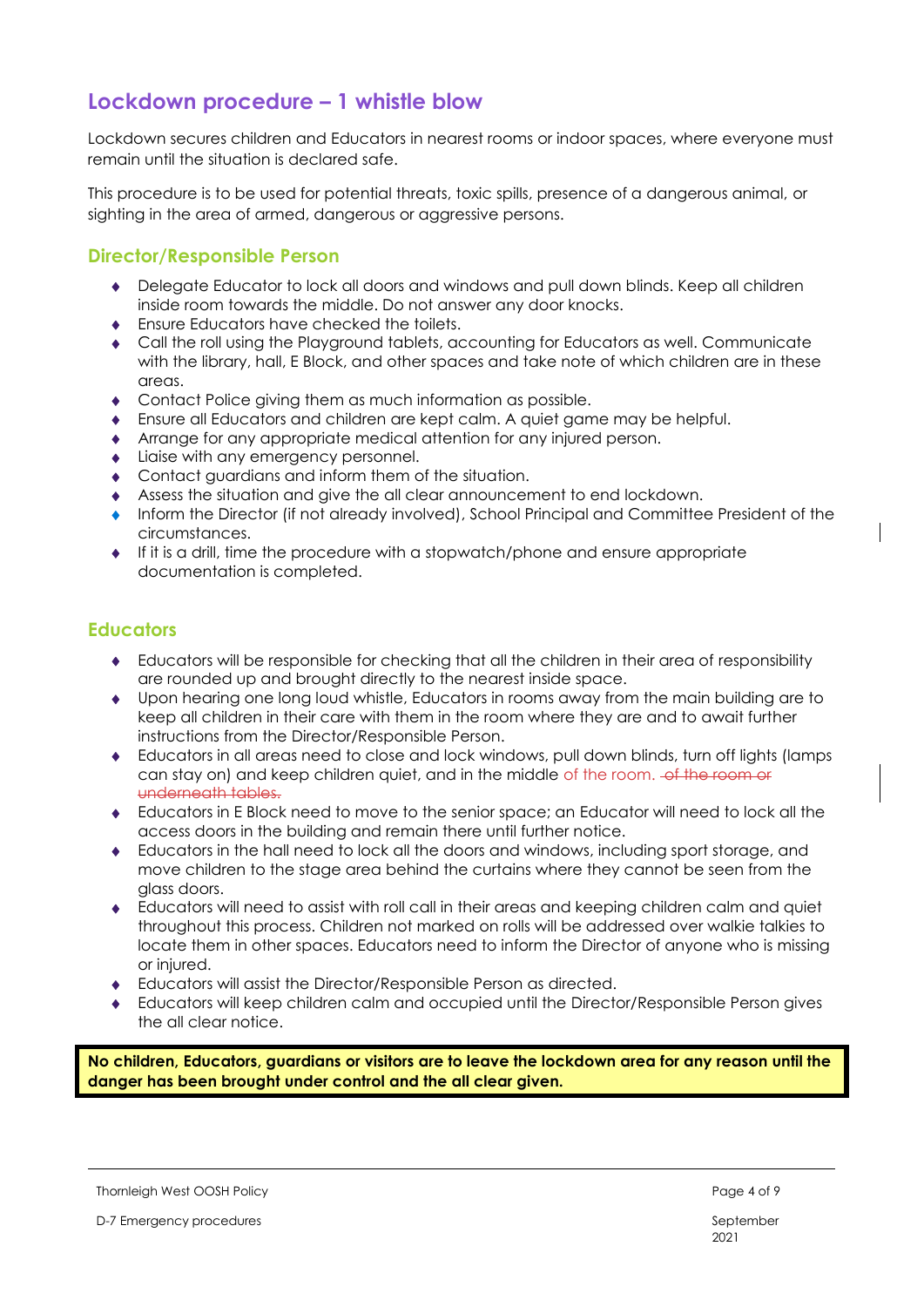### **Evacuation procedure (emergency/fire) – 2 whistle blows**

This procedure is to be used for any situation where Educators feel any building is no longer a safe place for the children to be in.

The first Educator to become aware of a problem which requires evacuation is to blow a whistle (hanging on cupboard in the Director's office area, behind the entry/exit doors, in the senior cupboard, and in outdoor first aid kit), with **two whistle bursts** and announce 'evacu#ation'-into the walkie talkieson the verandah. This procedure is to be repeated into walkie talkies and around outside areas and hall if necessary. Use mobile phone or walkie talkies to alert persons using E Block, library, hall and other spaces, and ensure the message has been received.

#### **Director/Responsible Person**

If it is a drill, time the procedure with a stopwatch/phone and ensure appropriate documentation is completed.

- Call Emergency Services (phone numbers are on wall beside Director's desk).
- **Ensure Educators pick up the KIOSK tablets and internet dongle, extra activities list, mobile** phone and the portable first aid kit containing emergency contact list, emergency Epipen and asthma kit and children's individual medication boxes, marked with red stickers.
- Assist with execution of evacuation.
- When the emergency service arrives inform the officer in charge of the nature and location of the emergency and if there is anyone missing.
- Call guardians of remaining children to inform them of the evacuation, and notify families via SchoolStream Xplor APP.
- Liaise with Emergency Personnel and inform Educators when the all clear is given to return to TWOOSH areas.
- Inform the Director (if not already involved), School Principal and Committee President of the circumstances.
- The Director and the Management Committee will complete any forms required by ACECQA along with anyd drill surveys, incident reports, etc.

#### **Educators**

- Evacuate immediately to Oakleigh Oval by route marked on evacuation map. If the nominated route passes by the danger area, please be guided by common sense and move safely by alternate route to Oakleigh Oval.
- Educators are responsible for the children in their supervision area and surrounding areas.
- Front-of-building and extra activities Educators must ensure they check bathroom/hall area for children.
- GetEducators to organise children into roll call groups, mMark rolls, identify any missing children or Educators and report this to the Director/Responsible Person.
- If safe to do so, send other Educators to check toilets and other rooms in use if needed.
- Ensure children are kept calm and occupied. Play a quiet game. Form afternoon tea groups to do this, if appropriate.
- ◆ Liaise with guardians if they arrive to collect-pick-up children.
- No one should re-enter the building until the officer in charge has said it is safe to do so.
- Indoor supervision Educators need to pick up the KIOSK tablets and internet donale, extra activities list, mobile phone and the portable first aid kit containing emergency contact list, emergency Epipen and asthma kit and children's individual medication boxes, marked with red stickers..

**No children, Educators, guardians or visitors are to leave the evacuation area for any reason until the danger has been brought under control and the all clear given.**

Thornleigh West OOSH Policy **Page 5 of 9** and 2008 Page 5 of 9

D-7 Emergency procedures and the state of the state of the September September

2021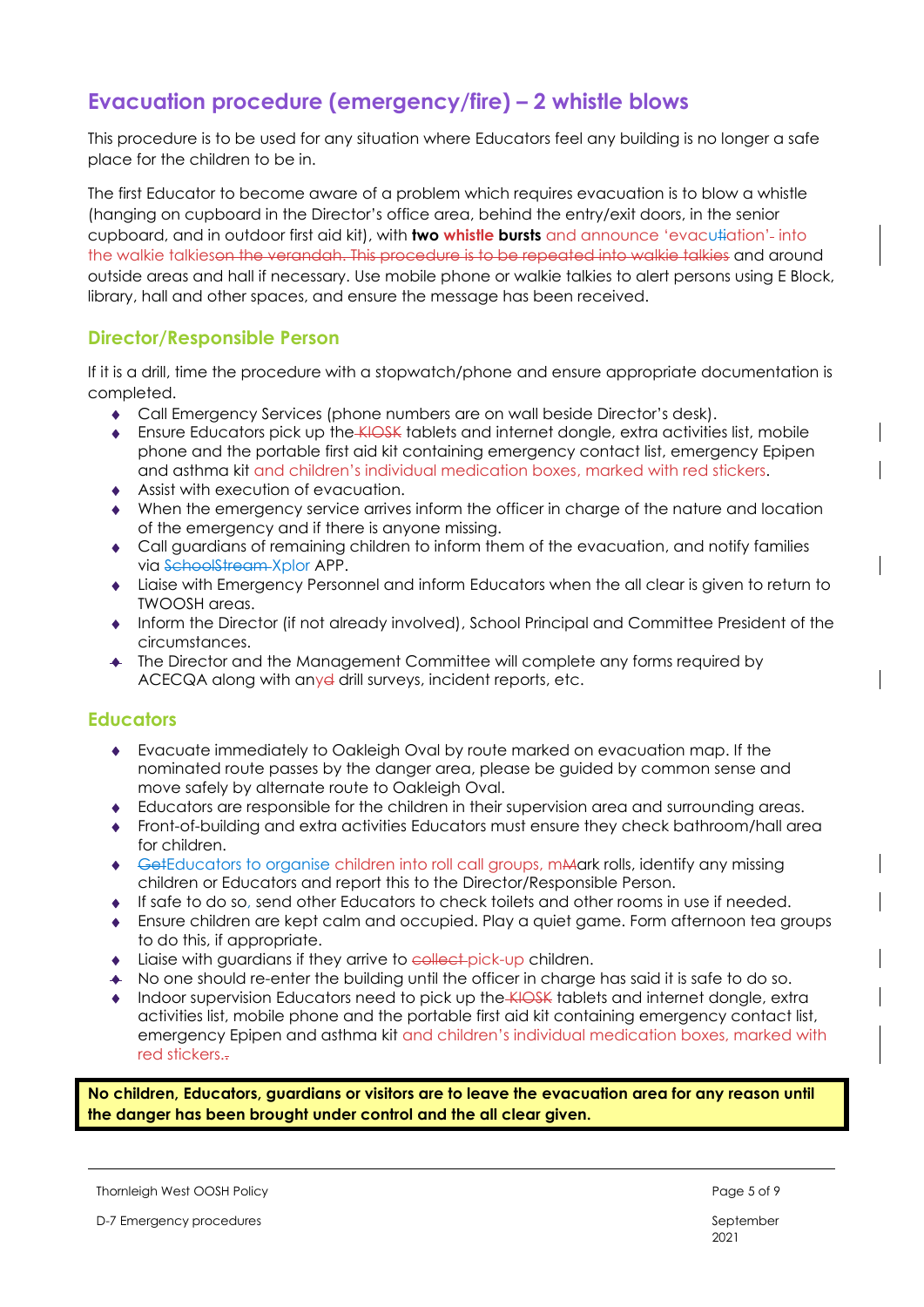### **Storms and extreme weather procedure – walkie talkie communication**

During a storm DO NOT go to Oakleigh Oval. Everyone is to assemble in the school hall as indicated on the Storm Emergency Map.

- Keep windows open slightly so pressure doesn't build up. Keep children and Educators towards middle of hall or on the stage.
- Call emergency services for guidance and assistance.
- Contact guardians as necessary.
- Director/Responsible person to inform Director (if not already involved), School Principal and Committee President of the circumstances.

**No children, Educators, guardians or or visitors are to leave the hall area for any reason until the danger has been brought under control and the all clear given.**

### **Bushfire Emergency Procedures-** *walkie-talkie*

Our school is located in a "high risk" area for bushfires directly impacting our school. It is also at high risk of embers and smoke impacting us in certain weather conditions.

These emergency procedures are to be followed where feasible. However, given the unpredictable nature of bush fires, where necessary, actions may deviate from these procedures. At all times, a common sense approach will be used to determine the best and safest response given the situation and OOSH will coordinate with emergency services, the local RFS, and school representatives to determine the most appropriate response.

To ensure the safety of children under our care, the school will always err on the side of caution when it comes to bushfire risks. As such, if deemed necessary and a safer option, the school will inform families that OOSH will be closed for the afternoon session. In such situations, parents will be notified before the end of school to arrange for their children to be collected at 3pm. OOSH and the school will work together to coordinate care for any children still remaining after 3pm.

#### **Release of children**

Usual procedures to collecting children apply. Children will only be released to parents/guardians or those adults authoriszed as emergency contacts. If you need someone else to collect on your behalf, this will need to be done in writing before we are able to release children into their care. Telephone call requests are not acceptable. If the situation worsens while parents/guardians/authorised emergency contacts are collecting their children, we encourage families to stay in our designated 'shelter in place' ie the school hall.

#### **Procedure**

The children at OOSH will remain in indoor spaces while it is still safe to do so.

Thornleigh West OOSH Policy **Page 6 of 9** and the state of 9 and the state of 9 and the state of 9 and the state of 9 and the state of 9 and the state of 9 and the state of 9 and the state of 9 and the state of 9 and the s

D-7 Emergency procedures September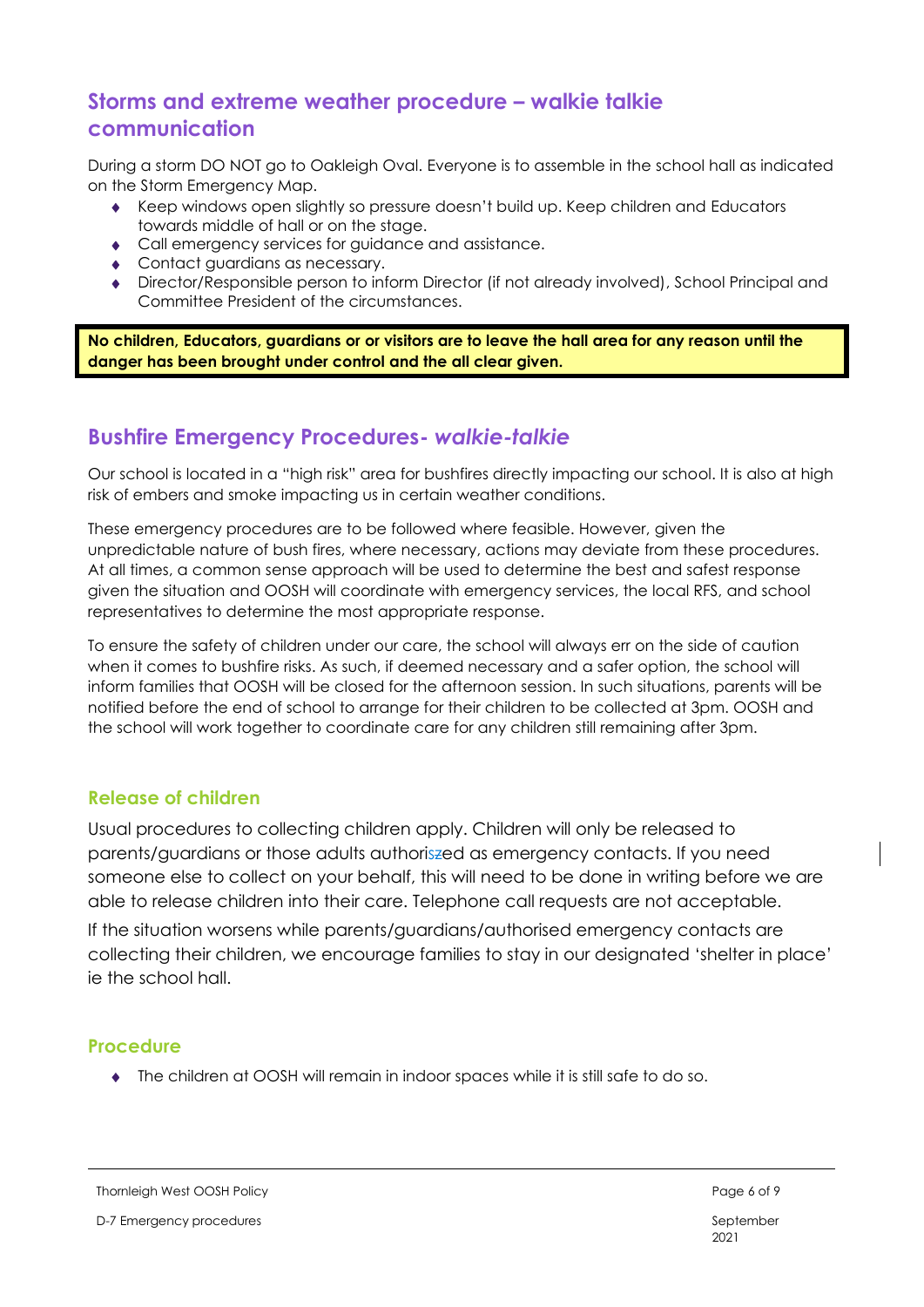- $\bullet$  Ifn there is a threat from a bush fire, all children, families, and visitors will move to the designated 'shelter in place' ie the school hall. We recommend that all people remain in the school hall until the fire has completely passed, unless otherwise advised by emergency services.
- The Director, Assistant Directors, and 3ICs are to remain in charge at all times.

#### **Bush fire procedures are broken down into 4 stages:**

#### 1. **TOTAL FIRE BAN DAY**

- Complete head counts throughout the session as usual.
- Ensure educators know where all children are at all times including extra activities, toileting, or moving between spaces.
- **Continue to discuss bush fire drills with the children on these days.**
- Monitor fires on the 'RFS Fires near me' APP.

#### 2. **BUSH FIRE REPORTED IN LOCAL DISTRICT** (eg Hornsby, Ku-ring-gai, Hills areas)

- Instruct children in other spaces to return to indoor spaces.
- Complete head count to ensure all children are in our direct care.
- Discuss the level of alert with the children and the appropriate route to the hall.
- Monitor fires on the 'RFS Fires near me' APP.
- Contact local fire service if unsure about appropriate steps to take.

#### 3. **BUSH FIRE IN IMMEDIATE VICINITY OR IMPACTING ON SITE**

The school principal will be notified by emergency services if 'shelter in place' procedures need to be implemented; if so, the school principal will notify OOSH to commence procedures.

- If not already notified, contact 000 or local fire station for more directions.
- Move all educators, children and visitors within school to the school hall. Educators will check surrounding classrooms for children and adults at extra activities and instruct them to move to the hall too. Make announcement over the school's speaker system if possible.
- Ensure emergency back packs, contact lists, sign in/out devices with chargers, mobiles with charges, laptops with chargers and a hot spot device are taken to the hall.
- The leadership team (Director, Assistant Directors, and 3ICs) will:
	- divert phone lines to mobiles and the leadership team will monitor phones and emails.
	- ensure all children and educators are accounted for in the hall; educators assist by completing head counts.
	- ensure all persons are located as far away from windows and doors as possible, and unnecessary movement is limited
	- ensure messages go out to families via Facebook and email, advising parents not to come to the school
	- assist all children and adults to remain calm
	- outline possible plans of action with adults and children
	- safely observe the situation outside the building and check the RFS Fires near me APP, and relay this information back as appropriate to all persons in the hall
	- ensure bushfire checklist is complete.
- Seal off hall as best as possible to prevent smoke inhalation.
- Ensure windows are closed tightly.

#### Thornleigh West OOSH Policy **Page 7 of 9** and 2008 Page 7 of 9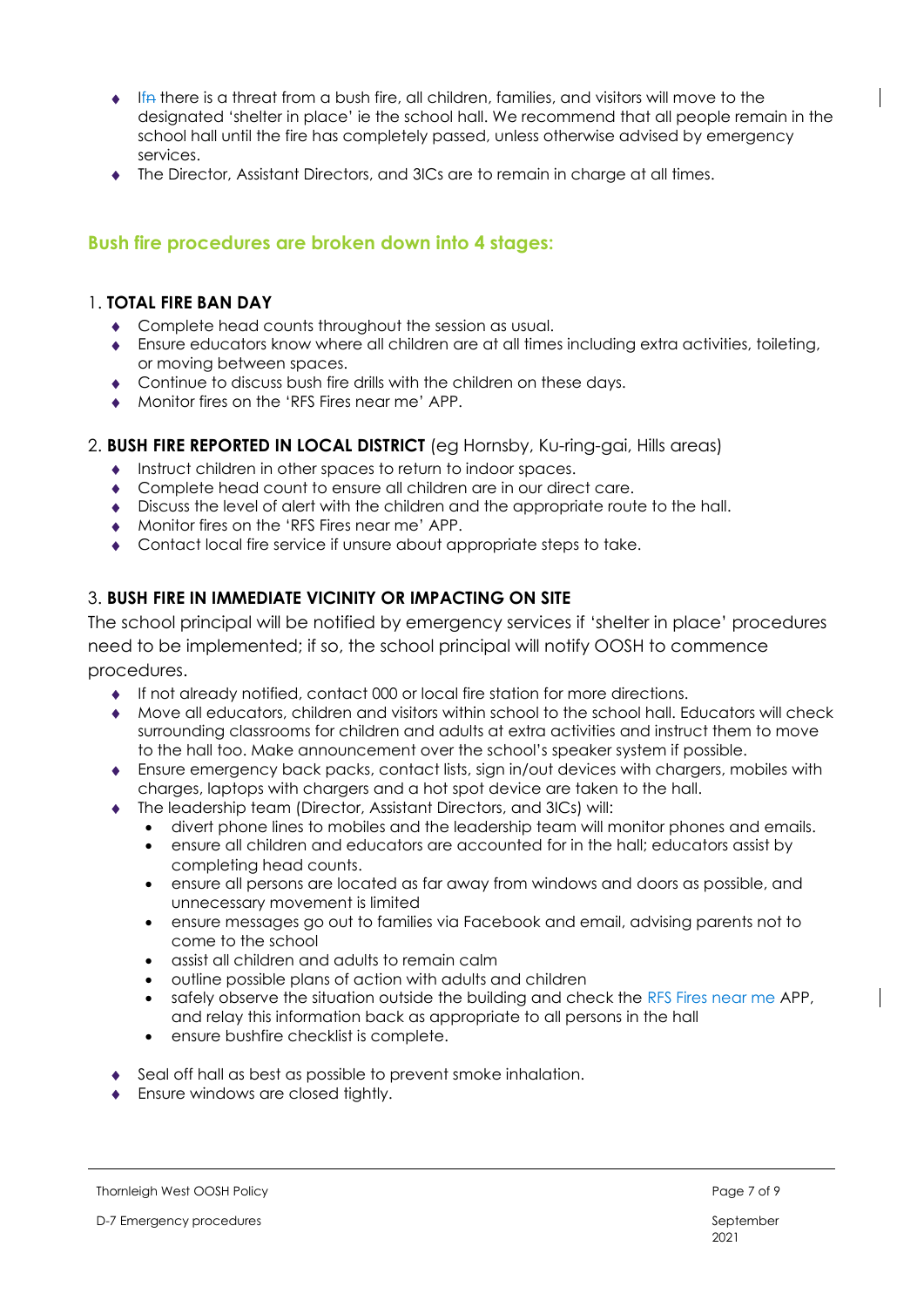- Provide all persons with face shields to prevent smoke inhalation, and bottled water to prevent dehydration. These are supplied by the school and are kept in the school hall.
- Stay in hall until fire front passes, even if roof and window frame are alight. This is still deemed the safest option.
- Wait for the emergency response team to signal when if it safe to leave the hall.

#### 4. **OFFSITE EVACUATION**

In consultation with the authorities, the evacuation process will commence if it is determined that it would be safer for all persons to evacuate.

- Call bus company to arrange bus transport (person in charge).
- Confirm evacuation site as it may differ depending on safety and accessibility.
- Guide and supervise all persons to walk to the appointed assembly location or as directed by the RFS or the NSW Police.
- Wait at the appointed assembly point for bus transportation to take all persons Thornleigh Brickpit Stadium or another location as designated by the RFS or NWS Police.

| Mode of transport | <b>Company Name</b> | <b>Phone number</b> | Time required prior<br>to evacuation |
|-------------------|---------------------|---------------------|--------------------------------------|
| <b>Buses</b>      | Transdev            | -500<br>131         | hour                                 |

**Children, Educators, guardians or visitors are stronglt recommended to stay in the evacuation area until the danger has been brought under control and the all clear is given**

### **Serious incident procedure**

Assess seriousness of incident.

If incident is minor:

- Follow appropriate policies and procedures eg, First Aid Policy, Evacuation procedure or Lockdown procedure, Behaviour Management Policy
- Contact school principal as appropriate.

If incident is serious:

- ◆ Responsible Person to call:
	- 000 for ambulance, fire etc
	- Hornsby Police on 9476 9799
- Director/Responsible Person is responsible for care of the children. Ensure all children are accounted for and occupied to reduce anxiety levels of children. All Educators are to actively assist as required.
- Inform Director (if not already involved), School Principal and Committee President of the circumstances within 24 hours.